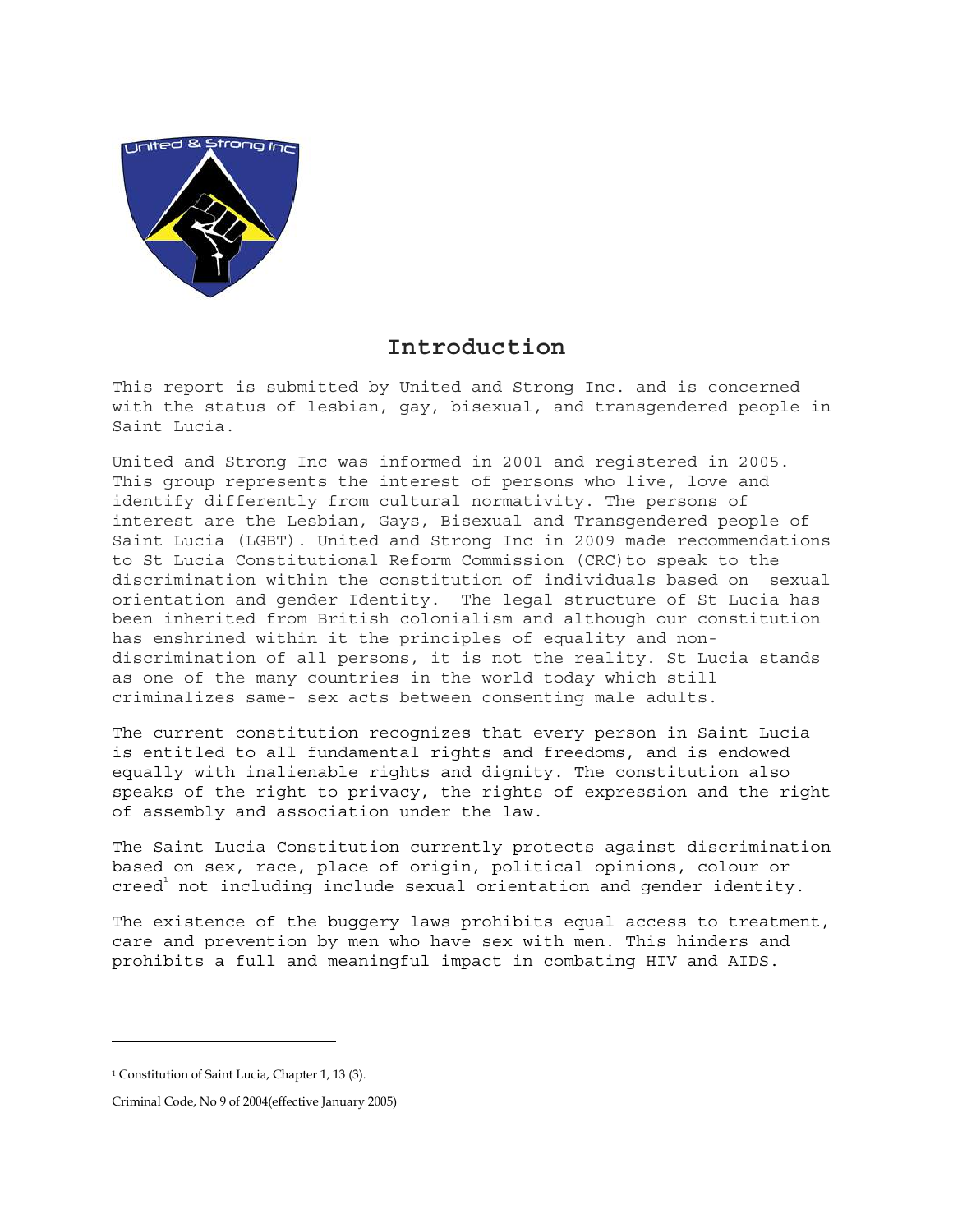Gross Indecency

 $132. --(1)$  any person who commits an act of gross indecency with another

> Person commits an offence and is liable on conviction on indictment to imprisonment for ten years or on summary conviction to five years.

(2) Subsection (1) does not apply to an act of gross indecency committed in private between an adult male person and an adult female person, both of whom consent.

## **Buggery**

133.---(1) A person who commits buggery commits an offence and is liable on conviction on indictment to imprisonment for --

> (a) Life, if committed with force and without the consent of the

Other person;

(b) ten years, in any other case.

 (2) Any person who attempts to commit buggery, or commits an assault with intent to commit buggery, commits an offence and is liable to imprisonment for five years.

 (3) In this section ''buggery'' means sexual intercourse per anus by a male person with another male person.''

For the purposes of the section ''gross indecency'' is considered an act other than intercourse (whether natural or unnatural) by a person involving the use of the genital organs for the purpose of arousing or gratifying sexual desire. Subsection 132(2)• , clearly states also that for the purposes of prosecution, gross indecency will not apply to private acts between a consenting male and female adult. The section as a result, criminalizes private acts between consenting male to male or female to female adults. The law can also be easily engineered to target and prosecute homosexuals and more generally, all nonreproductive sexual behavior.

Buggery by virtue of the section 133 criminalizes anal sexual intercourse between two male persons. Anal intercourse is a crime whether it is occurred in public or private or whether force is use in

Sexual Offences 124- Unlawful Sexual connection,

<sup>-</sup> ILGA May 2010 Report

Criminal Code, 132 (2) Subsection (1) does not apply to an act of gross indecency committed in private between an adult male person and an adult female person, both of whom consent.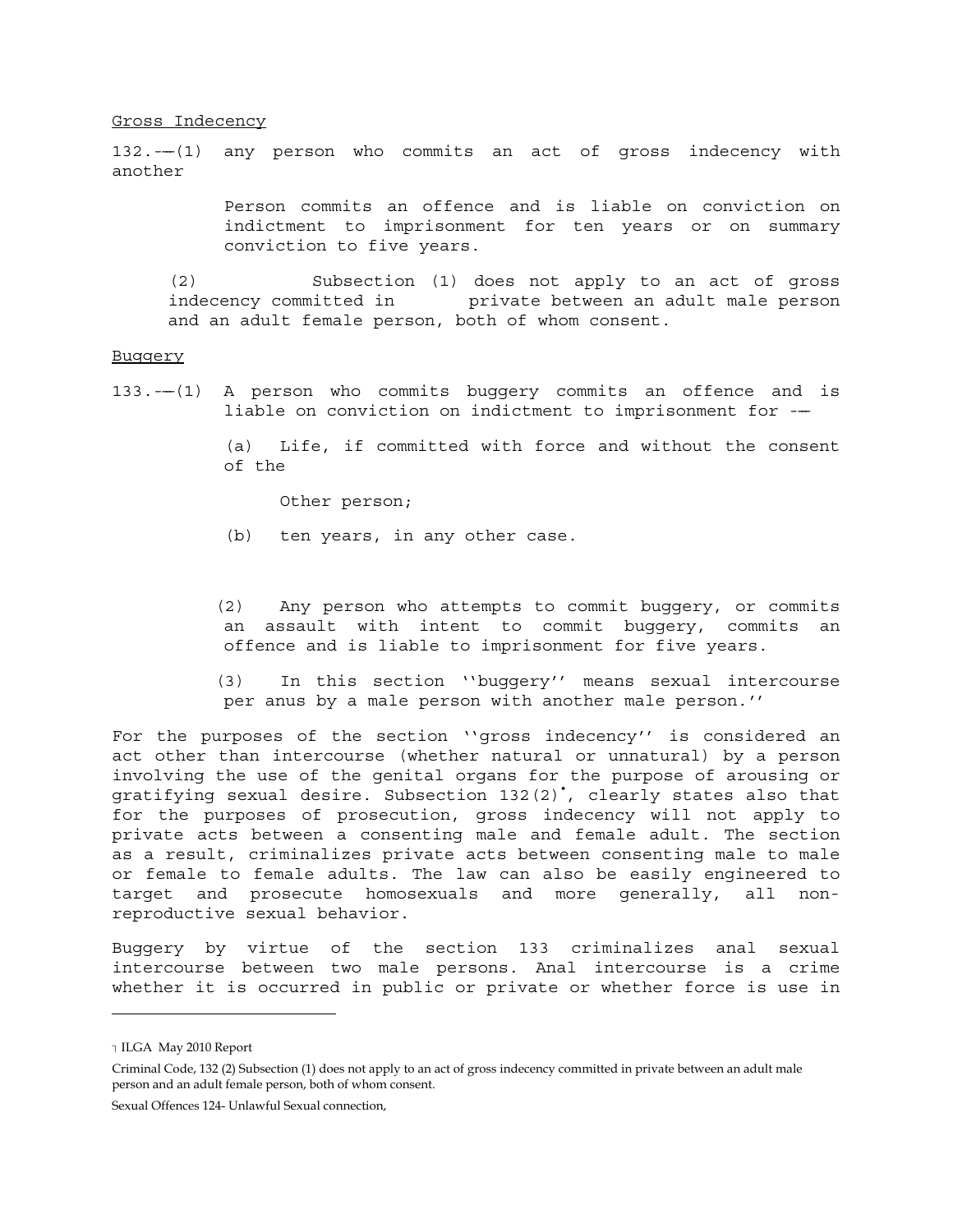its commission or not. The section does not outlaw anal intercourse between a male and female adult, as a result the section is specifically criminalizing male homosexual conduct.

The social effect of these two laws strengthens social stigma and discrimination against homosexuals. The buggery law targets gay men specifically, by making homosexuals unequal in the eyes of the law by making particular conduct-and only that conduct-subject to criminal sanction. This is further supported by the fact that consensual anal penetration of a female is not prosecuted under the law. Notwithstanding that there are no penal sanctions against lesbian conduct; homosexual females are affected by the same social stigma and discrimination as their male homosexual counterparts.

Under sexual offences St Lucia has done a fabulous job in ensuring the definition of Rape takes into consideration persons in general and not sex. Rape is now gender - neutral within our constitution. Unlawful Sexual Connections addresses any sexual connection with minors under the age of 16. Whereas the females are stated within the constitution to have a stipulated age of consent males do not.

## **Recommendations**

1. To condemn acts of violence and human rights violations committed against persons because of their sexual orientation and gender identity; and to urge St Lucia to investigate these acts and violations and to ensure that their perpetrators are brought to justice.

2. We propose that the State make strong recommendations to expand the civil, political, economic, social and cultural rights of all Saint Lucians. As such, we recommend that the right not to be discriminated against by virtue of ones sexual orientation and gender identity be expressly protected under Saint Lucian Constitution.

3. To encourage St Lucia to consider ways to combat discrimination against persons because of their sexual orientation and gender identity by amending the constitution in include gender identity and sexual orientation as grounds for non discrimination so as to protect LGBT citizens and to allow for redress or recourse.

4.To urge St Lucia to ensure adequate protection for human rights defenders who work on issues related to acts of violence, discrimination, and human rights violations committed against persons because of their sexual orientation and gender identity.

 5. The sexual offences legislation must be reformed to set an age of consent for boys.